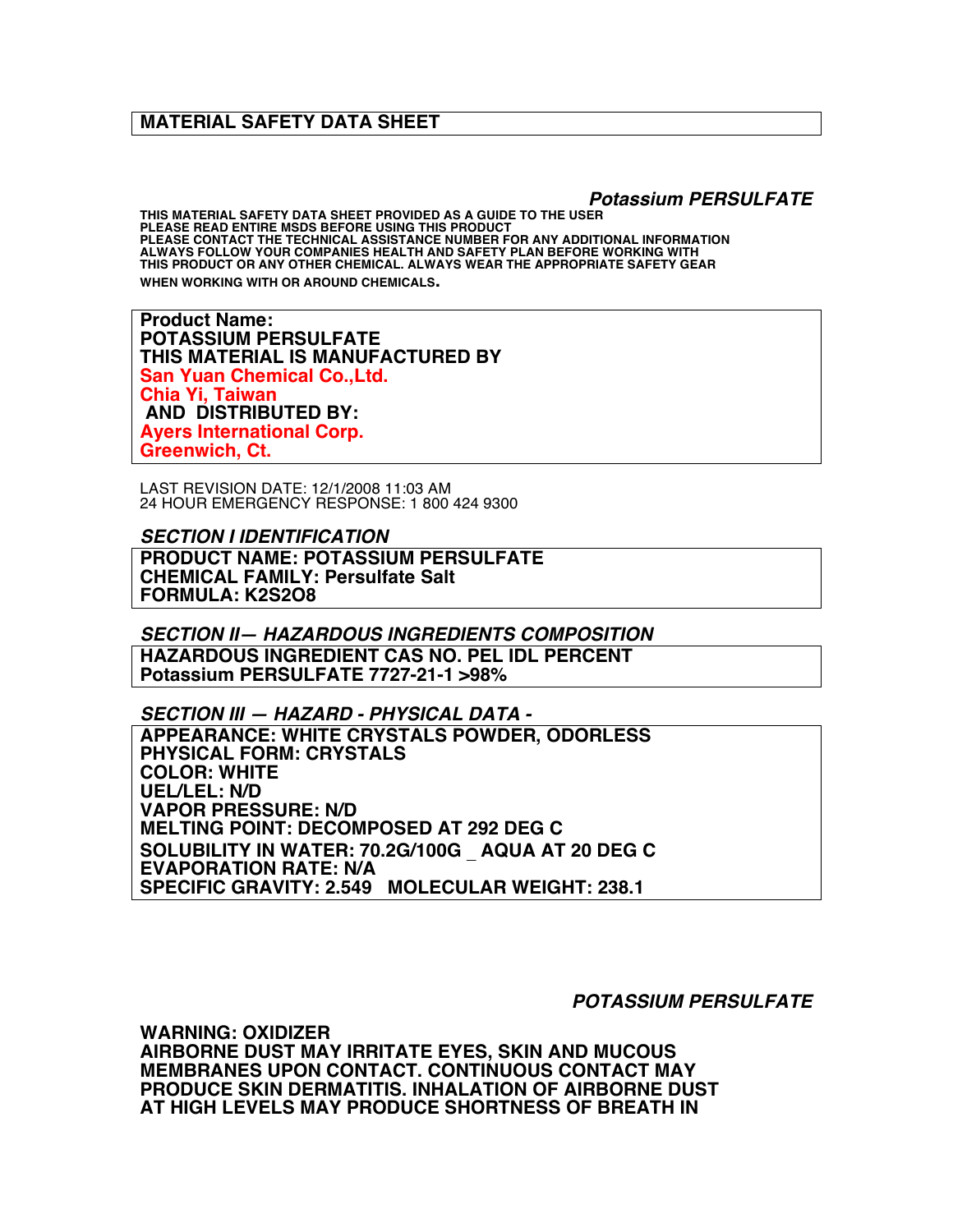**ALLERGIC PERSONS.**

**THIS MATERIAL SHOULD ONLY BE HANDLED BY PROPERLY TRAINED PERSONEL WITH PROPER PROTECTIVE CLOTHING AND RESPIRATORY EQUIPMENT. UN PROTECTED EXPOSURE MAY BE HARMFUL.**

## *SECTION IV – FIRST AID*

**CAUTION SHOULD BE USED TO AVOID CROSS EXPOSURE WHEN TREATING EXPOSURE VICTIMS. THIS MATERIAL CAN BE HARMFUL FROM EXPOSURE TO EYES, SKIN, INGESTION OR INHALATION.**

**IF SAFE TO DO SO MOVE VICTIM TO FRESH AIR, HAVE THEM LIE DOWN AND TRY TO CONTROL THEIR LEVEL OF EXERTION TO KEEP THEM CALM AND BREATHING AS NORMAL AS POSSIBLE. REMOVE CONTAMINATED CLOTHING.**

*EYES:* **IMMEDIATELY FLUSH EYES WITH PLENTY OF WATER FOR AT LEAST 15 MINUTES. CALL A PHYSICIAN**

*SKIN***: IN CASE OF CONTACT, WASH WITH SOAP AND WATER AFTER EXCESSIVE CONTACT**

*INHALATION:* **IF INHALED, MOVE TO FRESH AIR. IF NOT BREATHING, GIVE ARTIFICIAL RESPIRATION, PREFERABLY, MOUTH TO MOUTH. IF BREATHING IS DIFFICULT, GIVE OXYGEN AND CALL A PHYSICIAN.** *INGESTION:* **IF SWALLOWED, GIVE VICTIM A GLASS OF WATER AND INDUCE VOMITING UNDER THE INSTRUCTION OF PHYSICIAN.**

 **NOTE: MEDICAL CONDITIONS AGGRAVATED BY EXPOSURE MAY BE CONJUNCTIVITIS OF EYES, ECZEMA OF THE SKIN, DERMATITIS, ASTHMA AND RESPIRATORY DISEASES.**

*SECTION V — FIRE AND EXPLOSION DATA*

**FLASHPOINT: INCOMBUSTIBLE AUTOIGNITION TETOLERANCE N/D EXTINGUISHING MEDIA: USE WATER, DRY POWDER, CARBON DIOXIDE, AND OTHER INERT MATERIALS.**

*POTASSIUM PERSULFATE*

**FIRE FIGHTING INSTRUCTIONS: EVACUATE PERSONAL TO A SAFETY AREA. IF SMOKE AND FUMES CAN NOT BE AVOIDED, USE PROXIMITY SUIT AND SELFCONTAINED BREATHING APPARATUS.**

*SECTION VI ACCIDENTAL RELEASE MEASURES* **SWEEP UP, PLACE IN DRUM LINED WITH ACID RESISTANT MATERIALS AND RINSE THE AREA WITH WATER. AVOID CONTACT WITH COMBUSTIBLE MATERIALS. SEE SECTIONS 13-14-15 FOR ADDITIONAL INFORMATION**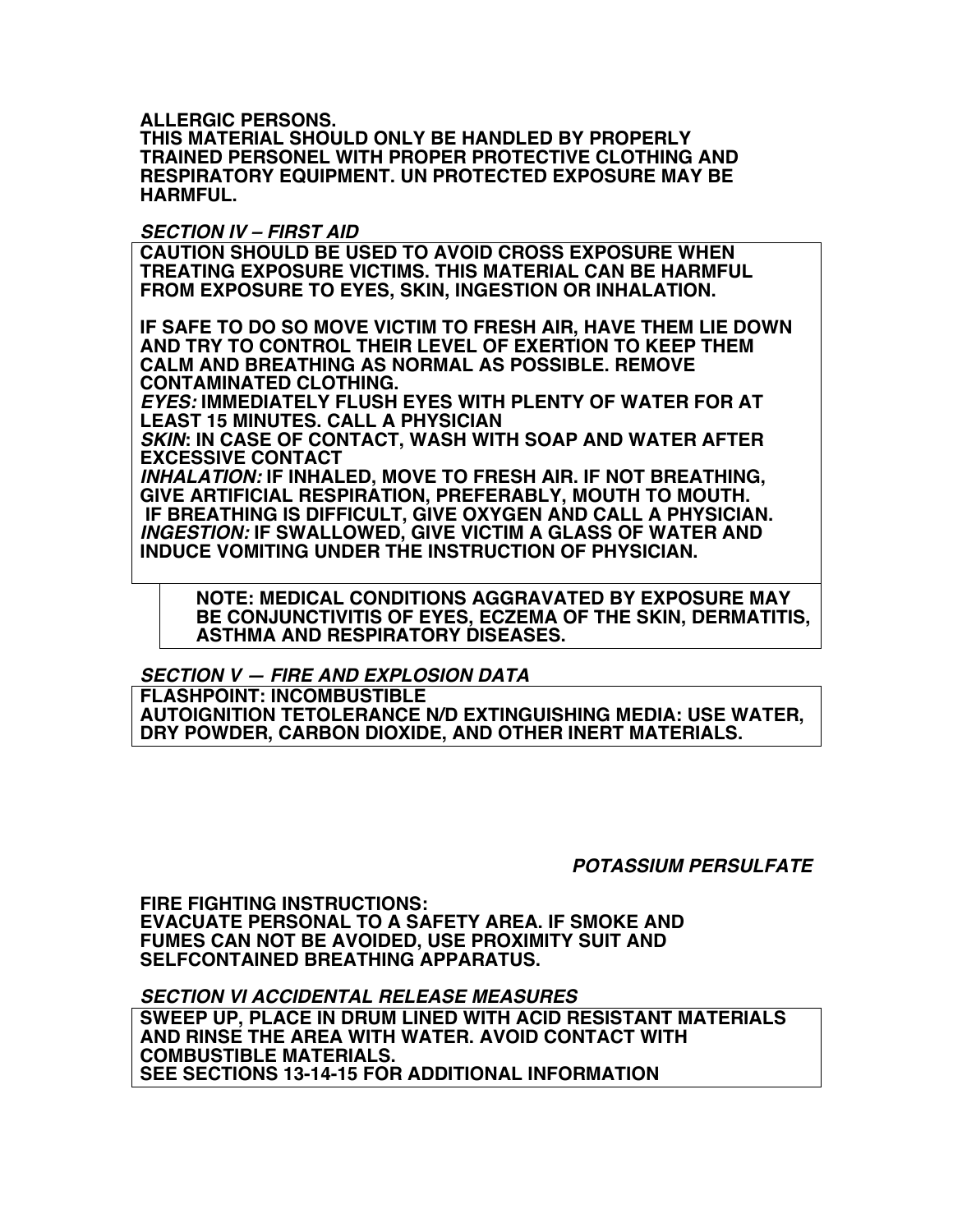*SECTION VII – HANDLING – STORAGE - REACTIVITY DATA*

**HANDLING: USE ONLY WITH ADEQUATE VENTILATION (GENERAL AND/OR LOCAL) IN ORDER**

**TO MINIMIZE AIRBORNE CONCENTRATIONS IN WORKSHOPS. WEAR RESPIRATORY**

**PROTECTION IF VENTILATION IS INADEQUATE OR NOT AVAILABLE. USE EYE AND SKIN**

**PROTECTION. USE CLEAN PLASTIC OR STAINLESS STEEL SCOOPS ONLY.**

**STORAGE: STORE IN COOL DRY PLACE AND AWAY FROM FLAMMABLE MATERIALS IN**

**TIGHTLY SEALED CONTAINERS. AVOID MOISTURE AND/OR CONTAMINATION SUCH AS RUST.**

*SECTION VIII – EXPOSURE - HEALTH DATA – PERSONAL PROTECTION* **EXPOSURE LIMITS: CHEMICAL NAME: POTASSIUM PERSULFATE TWA(ACGIH) 0.1 MG/M3 IF EYES: MAY CAUSE IRRITATION IF SKIN: MAY CAUSE IRRITATION IF INHALED: MAY CAUSE IRRITATION TO THE RESPIRATORY TRACT. IF INGESTED: MAY BE HARMFUL RESPIRATOR PROTECTION: RESPIRATORS WITH FILTERS ARE RECOMMENDED. SKIN PROTECTION: WEAR RUBBER GLOVES AND PROTECTIVE GEAR**

**EYE PROTECTION: WEAR GOGGLES OR GLASSES WITH SIDE SHIELDS**

*SECTION VIIII — PHYSICAL AND CHEMICAL PROPERTIES*

**FORM: CRYSTALS ODOR: NONE THRESHOLD LIMIT VALUE: N/D AIRBORNE EXPOSURE LIMITS = N/D**

## *POTASSIUM PERSULFATE*

**HEALTH HAZARDS: AVOID EXPOSURE – AIRBORNE DUST MAY IRRITATE EYES, SKIN AND MUCOUS MEMBRANES UPON CONTACT. CONTINUOUS CONTACT MAY PRODUCE SKIN DERMATITIS. INHALATION OF AIRBORNE DUST AT HIGH LEVELS MAY PRODUCE SHORTNESS OF BREATH IN ALLERGIC PERSONS. ROUTES OF ENTRY: EYES, SKIN, INHALATION INHALATION: MAY BE HARMFUL, IRRITANT TO RESPIRATORY TRACT INGESTION: MAY BE HARMFUL SKIN (DERMAL): MAY BE HARMFUL, MAY CAUSE IRRITATION EYES: MAY BE HARMFUL, MAY CAUSE IRRITATION OVER EXPOSURE EFFECTS: SEEK MEDICAL ATTENTION HMIS HEALTH 3 HMIS FLAMMABILITY 0 HMIS REACTFVITY 1 HMIS OTHER X TSCAT STATUS: HAZARDOUS WASTE**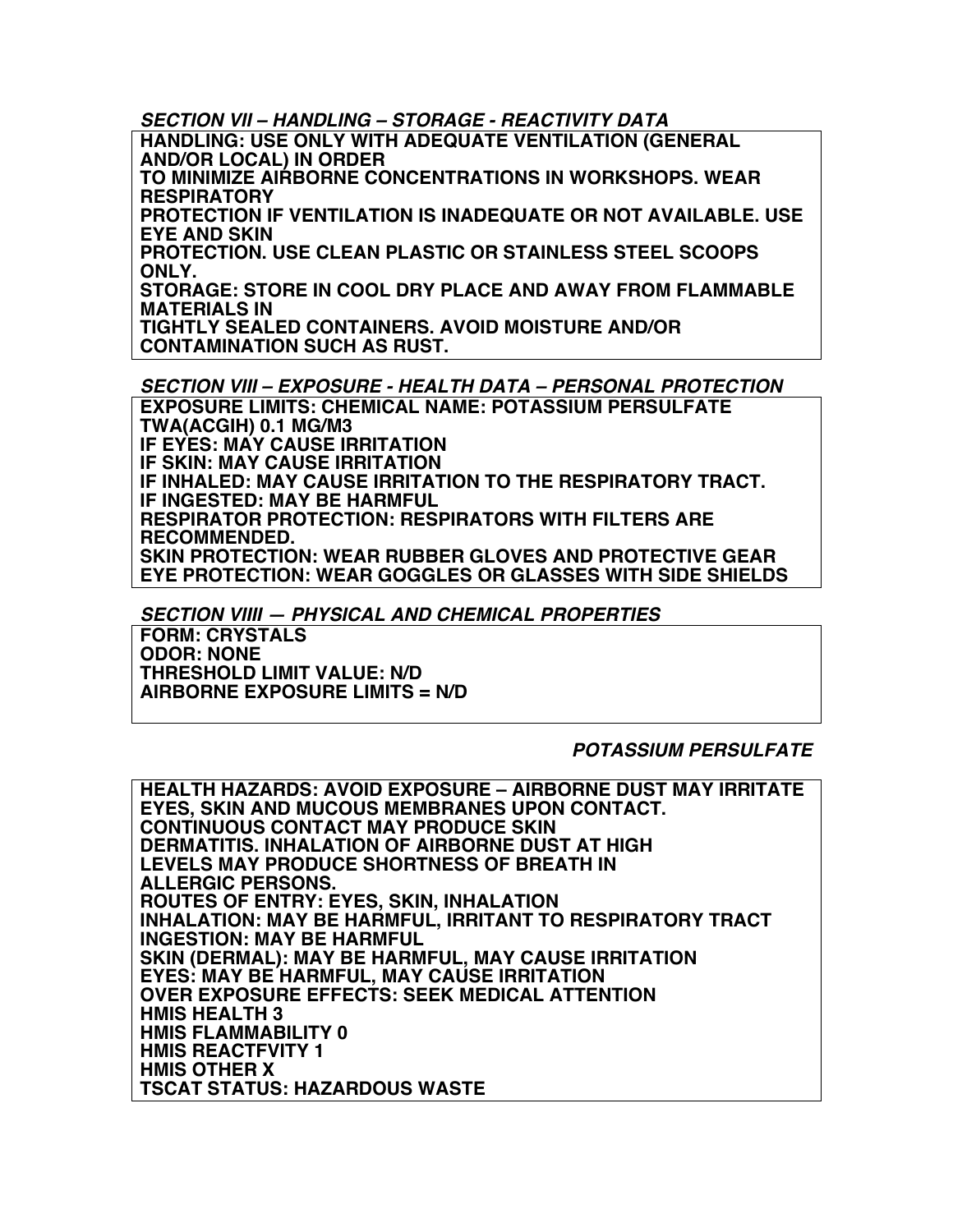**ALL MATERIALS IN THIS PRODUCT ARE PRODUCED IN COMPLIANCE WITH PUBLIC LAW 94- 469, (ALSO KNOWN AS THE "TOXIC SUBSTANCES CONTROL ACT OF 1976)**

*SECTION X — STABILITY AND REACTIVITY*

**STABILITY: STABLE CONDITIONS TO AVOID: DECOMPOSES WHEN STORED UNDER CONDITIONS OF EXCESSIVE HEAT AND/OR MOISTURE, GENERATING HEAT AND CAUSING THE RELEASE OF OXIDES AND SULFURIC ACID AND OXYGEN WHICH SUPPORTS COMBUSTION. INCOMPATIBILITY: REACTS WITH ACIDS, ALKALIS, HEAVY METALS AND REDUCTIONS TO RELEASE OXYGEN. HAZARDOUS DECOMPOSITION: OXIEDS OR SULFURIC ACID AND OXYGEN WHICH SUPPORTS COMBUSTION POLYMERIZATION: WILL NOT OCCUR**

*SECTION XI – TOXICOLOGICAL INFORMATION*

**HEALTH EFFECTS: AIRBORNE DUST MAY IRRITATE EYES, SKIN AND MUCOUS MEMBRANES UPON CONTACT. ORAL-RAT: LD50 475MG/KG INTRAVENOUS-RABBIT: LDLO 178MG/KG INTRAPERITONEAL-MOUSE: LD50 226MG/KG**

*POTASSIUM PERSULFATE*

*SECTION XII – ECOLOGICAL INFORMATION*

**FISH TOXICITY: NO FISH TOXICITY IS KNOWN. SECTION XIII – DISPOSAL INFORMATION US EPA RCRA STATUS HAZARDOUS WASTE DISPOSAL METHOD: DISPOSE AS HAZARDOUS WASTE IN ACCORDANCE WITH LOCAL, STATE AND FEDERAL REGULATIONS.**

*SECTION XIV - TRANSPORTATION INFORMATION*

**PROPER SHIPPING NAME: POTASSIUM PERSULFATE HAZARD CLASS: CLASS 5.1 UN OR ID NUMBER: UN 1492 PACKING GROUP: PG III NORTH AMERICAN EMERGENCY RESPONSE GUIDE NO: 140 ALWAYS CONSULT MODE SPECIFIC REGULATIONS BEFORE SHIPPING THIS MATERIAL BY HIGHWAY, RAIL, AIR, OR OCEAN FOR ASSISTANCE CONTACT larry@dangerousgoods.com PACKAGINGS BULK AND NON-BULK REPORTABLE QUANTITY N/D TRADE NAME: POTASSIUM PERSULFATE SYNONYMS: N/D SIGNAL WORD: OXIDIZER**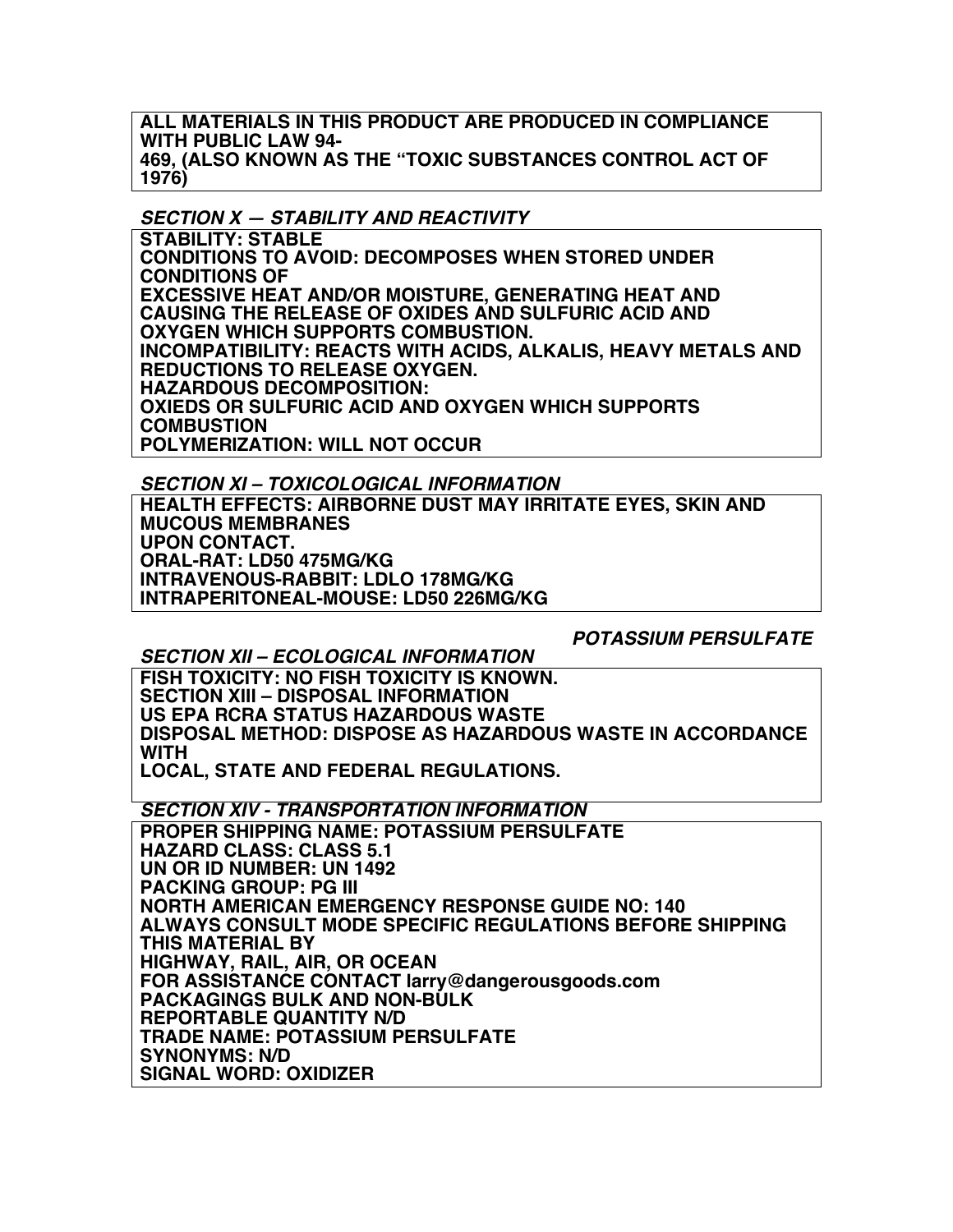*SECTION XV - REGULATORY INFORMATION*

**ALL COMPONENTS ARE IN COMPLIANCE WITH THE FOLLOWING REGULATORY AGENCIES: USA – TSCA / CANADIAN DSL / EU EINECS / JAPANESE ENCS KOREA/CANADIAN ACGIH 2000 – SHORT TERM EXPOSURE LEVELS CANADA – WHMIS – INGREDIANT DISCLOSURE CERCLA/SARA – HAZ SUBSTANCES & THEIR RQ INVENTORY-CANADA-DOMESTIC SUBSTANCE LIST INVENTORY- EUROPEAN EINECS INVENTORY INVENTORY – JAPAN – (ENCS) INVENTORY- KOREA – EXISTING AND EVALUATED INVENTORY-TSCA-SECT 8(b) INVENTORY**

*POTASSIUM PERSULFATE*

**MASSACHUSETTS-RIGHT TO KNOW LIST NEW JERSEY- DEPARTMENT OF HEALTH RTK LIST NEW JERSEY- SPECIAL HAZARDOUS SUBSTANCES OSHA – FINAL PELs- TIME WEIGHTED AVERAGES PENNSYLVANIA RIGHT TO KNOW LIST TSCA-SECT 12(b)- EXPORT NOTIFICATION SARA HAZARD NOTIFICATION TITLE III CLASSIFICATION SECTION 311,312 ACUTE N/D CHRONIC N/D FIRE N/D REACTIVITY YES – COMBUSTIBLE MATERIALS SUDDEN RELEASE OF PRESSURE N/D REPORTABLE QUANTITY N/D IF REGULATED UNDER CERCLA ANY MATERIAL RELEASED IN EXCESS OF THE REPORTABLE QUANTITY IN A SINGLE 24 HOUR PERIOD MUST BE REPORTED TO THE NATIONAL RESPONSE CENTER IN THE USA AT 1 800 424 8802 OR AT THE LOCAL NUMBER OF 1 202 426 2675. THIS PRODUCT HAS BEEN REVIEWED AND CLASSIFIED IF REQUIRED IN ACCORDANCE WITH THE HAZARD CRITERIA OF THE CANADIAN CONTROLLED PRODUCTS REGULATION AND THIS MSDS WILL CONTAIN ALL REQUIRED INFORMATION BY THE CANADIAN CONTROLLED PRODUCTS REGULATIONS SECTION XI PROVIDES HEALTH & SAFETY INFORMATION SECTION XIII PROVIDES ENVIRONMENTAL INFORMATION**